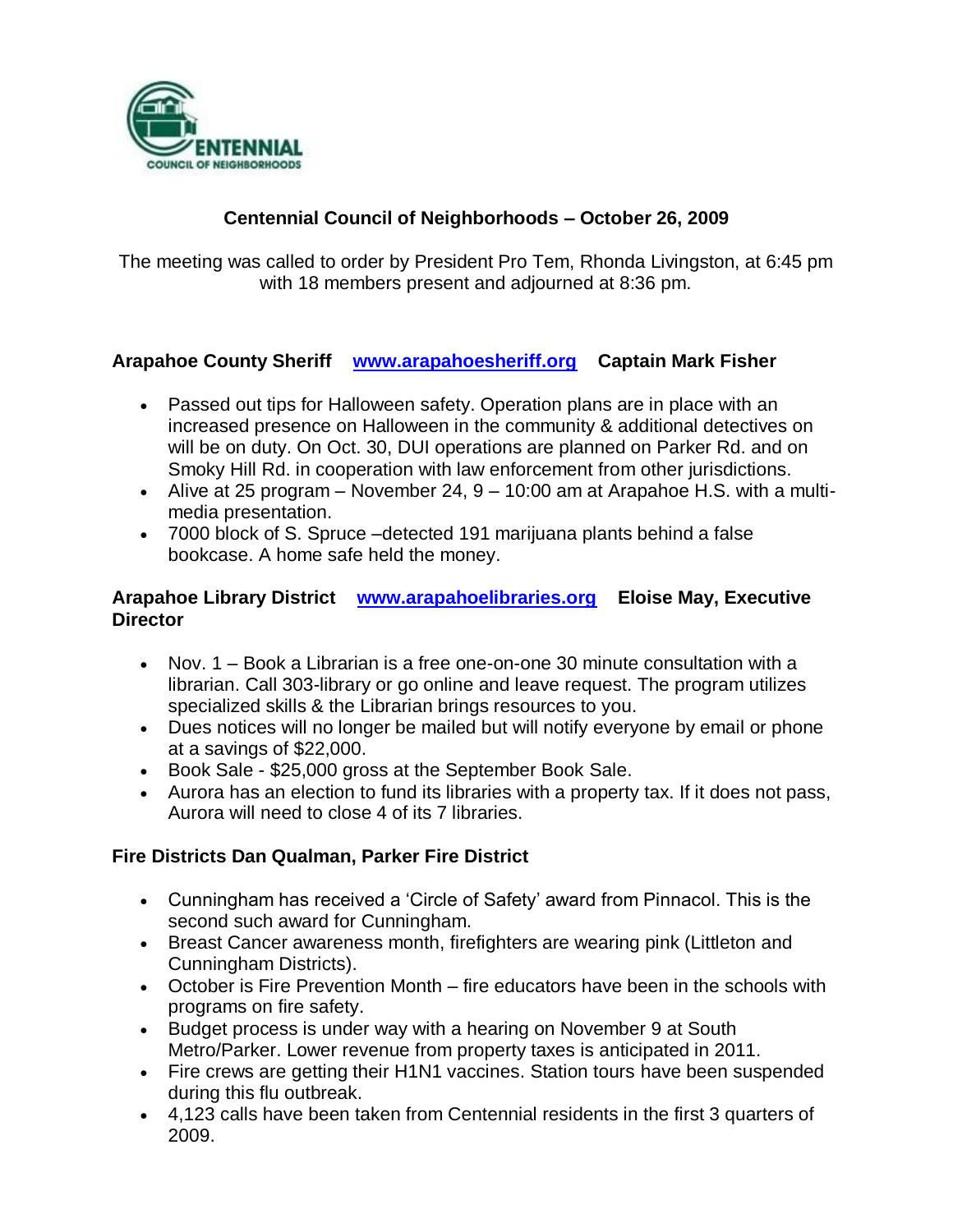**[www.cfpd.org](http://www.cfpd.org/) [www.littletongov.org](http://www.littletongov.org/) [www.parkerfire.org](http://www.parkerfire.org/)  [www.southmetro.org](http://www.southmetro.org/)**

#### **Cherry Creek Schools [www.ccsd.k12.co.us](http://www.ccsd.k12.co.us/) Wendy DeBell**

- District Profile: 50,000 students, 59 schools covering 108 sq. miles. 500 additional students this year. 24% of students are eligible for free or reduced lunches. 37% of students are students of color. 10,000 students in the district speak a different language at home. Over 100 languages are spoken in the district and every school has an English Language Acquisition Center.
- Colorado State Budget: May cut \$140M in the School Finance Act. Those reductions affect all school districts. The embargoed funds are in addition to the \$1.7M in operating funds returned to the State last year. The district is preparing for \$8.6 M in cost containment in the current budget year. The picture for the 2010-11 school year is even more uncertain.
- Board Of Education had 2 seats up for reelection. As there was no opposition, the election was cancelled.
- Chris Gardner, author, had a strong message to students on closing the academic achievement gap, staying in school, etc. Other speakers participated in a recent program with him at Overland High School.
- Moving forward on renovations in school buildings. Updates are available: **[www.bond.cherrycreekschools.org](http://www.bond.cherrycreekschools.org/)**
- 4 seasonal flu clinics for employees were held. Vaccines will be available to those with the greatest risk. As requested by Tri-County Health, H1N1 vaccines will be available at several of our schools to those with greatest risk. Check the CCSD website for locations and times.
- Shareholders report is available and will be sent to district residents.
- Community Connections: a publication listing upcoming events at schools that are open to the public.

## **South Suburban Park & Rec District [www.sspr.org](http://www.sspr.org/) Jean Ray, Community Liaison**

- South Platte Park Family Night Firesides: Stars & Planets, November 20 from 7:00 -8:30 pm, solar exploration, Santa Fe and Mineral location, all ages, 303- 730-1022.
- Lone Tree Rec Center: Peter Fletcher, classical guitarist, Nov. 8, 2:00 pm, free, 303-708-3513.
- Lone Tree Rec Center: Eastern Europe Music and Dance, Nov. 15, 3:00 pm \$1/person.
- Lone Tree Rec Center: Aesop's Fables Foibles and Fools, Nov. 21, 7:00 pm & Nov. 22, 3:00 pm, \$5/resident
- Lone Tree Rec Center: Make Thanksgiving Treats, Nov. 19, 1:00 2:30 pm, Ages 3 ½ - 6, \$11/resident
- Goodson: 23<sup>rd</sup> Annual Juried Arts and Crafts Fair, Saturday, December 5, 9:30 -4:00 pm. Free gift wrapping.
- 50-cent Fridays: Oct. 30 @ Goodson 50-cent admission all day long. Time capsule will be opened at 12 noon. Nov. 6, Skate at South Suburban – skate rental 50-cents, Nov. 27 – all rec centers 50-cent admission all day.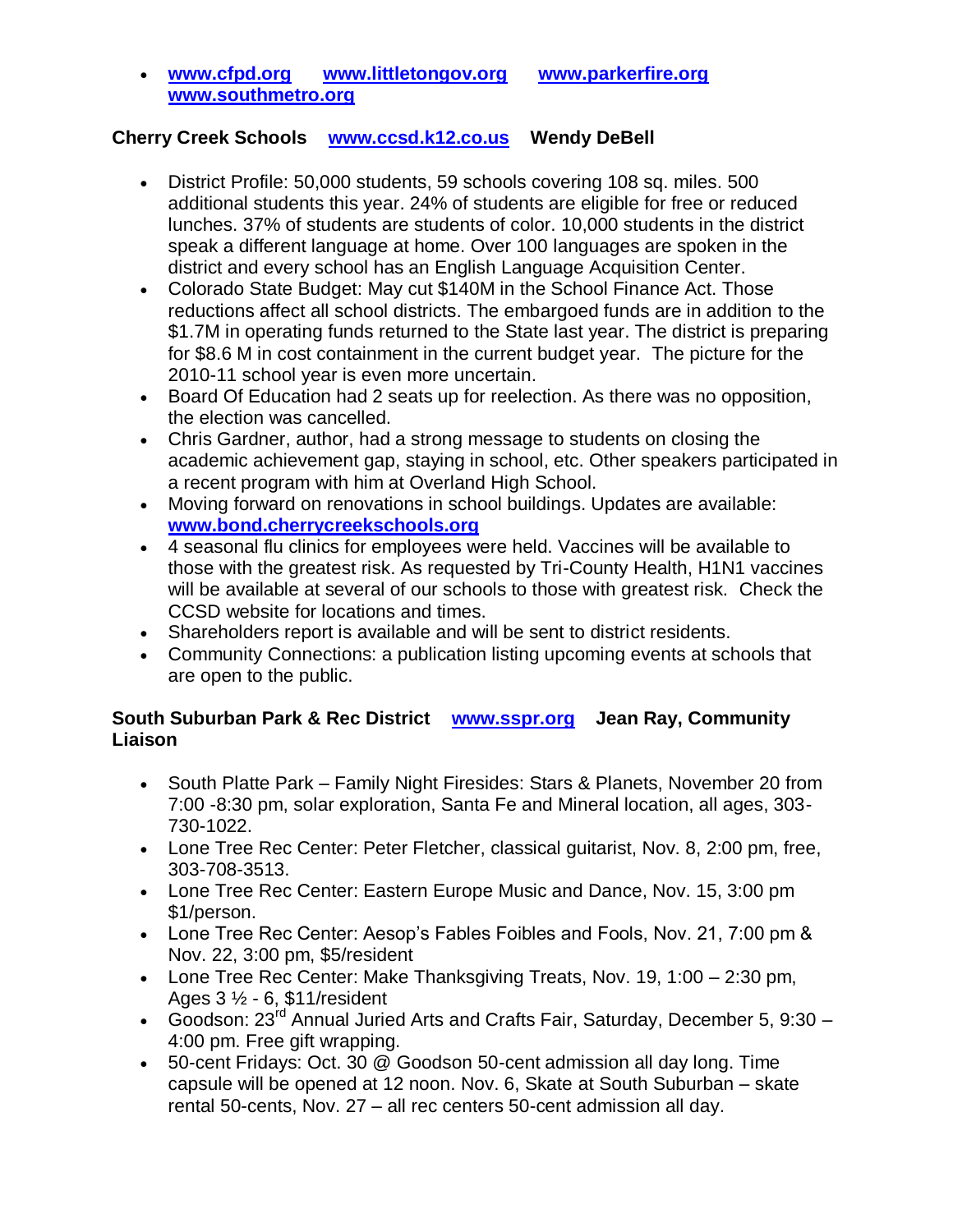Pass Sales start on Nov. 27 – Dec. 31, 10% discount on passes for a 30-punch card and for annual passes.

#### **City of Centennial [www.centennialcolorado.com](http://www.centennialcolorado.com/) Council Member Ron Weidmann**

- Budget will soon be approved.
- Community Identification and Wayfinding project is nearing completion to be phased in over 20 years.
- Grant for bus benches has been received. The concrete benches will be replaced.

## **Land Development Code Andrea Suhaka, 1 st Vice President**

- Joint City Council meeting, Wednesday, October 28, for Council and the Planning and Zoning Commission.
- The Land Development Code (LDC) rewrite has been underway for over a year. Community input has been solicited and the process has been available online complete with documents available to the community.
- New Planning Process  $-1$ ) requires neighborhood meeting with developer prior to filing; prohibited home occupations are listed; types of vehicles not allowed to be parked on residential property; phase out PUD process & build to the established code (some flexibility) are included.
- The Land Development Code: 1) Decision-Making Process who approves what request, eliminates the Board of Adjustment and passes authority to Planning & Zoning, (Board of Review remains in existence); various levels of approval range from staff approval, (administrative approval) to Planning and Zoning approval & in some cases Council approval. 2) Planned Unit Developments (PUDs) Sunset Provisions 3) Adoption Date is scheduled for December 14 or January 4. One year to draw the zoning map which will trigger the implementation of the new Code. HOA's are responsible for providing contact information to the City.
- LDC questions from CenCON: multiple vehicle parking at a residence, dead trees on properties, homeowner - style covenant requirements vs. land development code, enclosures for dumpsters in multi-family developments, amendments to LDC go first to Planning and Zoning and then to Council.
- More information is available on the City website

## **CenCON Business**

- Rhonda Livingston: Planning Department has moved back to their location following repairs from the accident. Randy Gentry brought samples of newsletters for HOA's. Also brought refreshments.
- Don Doerr moved to approve a \$750 donation to Arapahoe Regional Library District in appreciation for the use of the facilities for the monthly CenCON meeting. Frank Green seconded the motion. Motion carried.